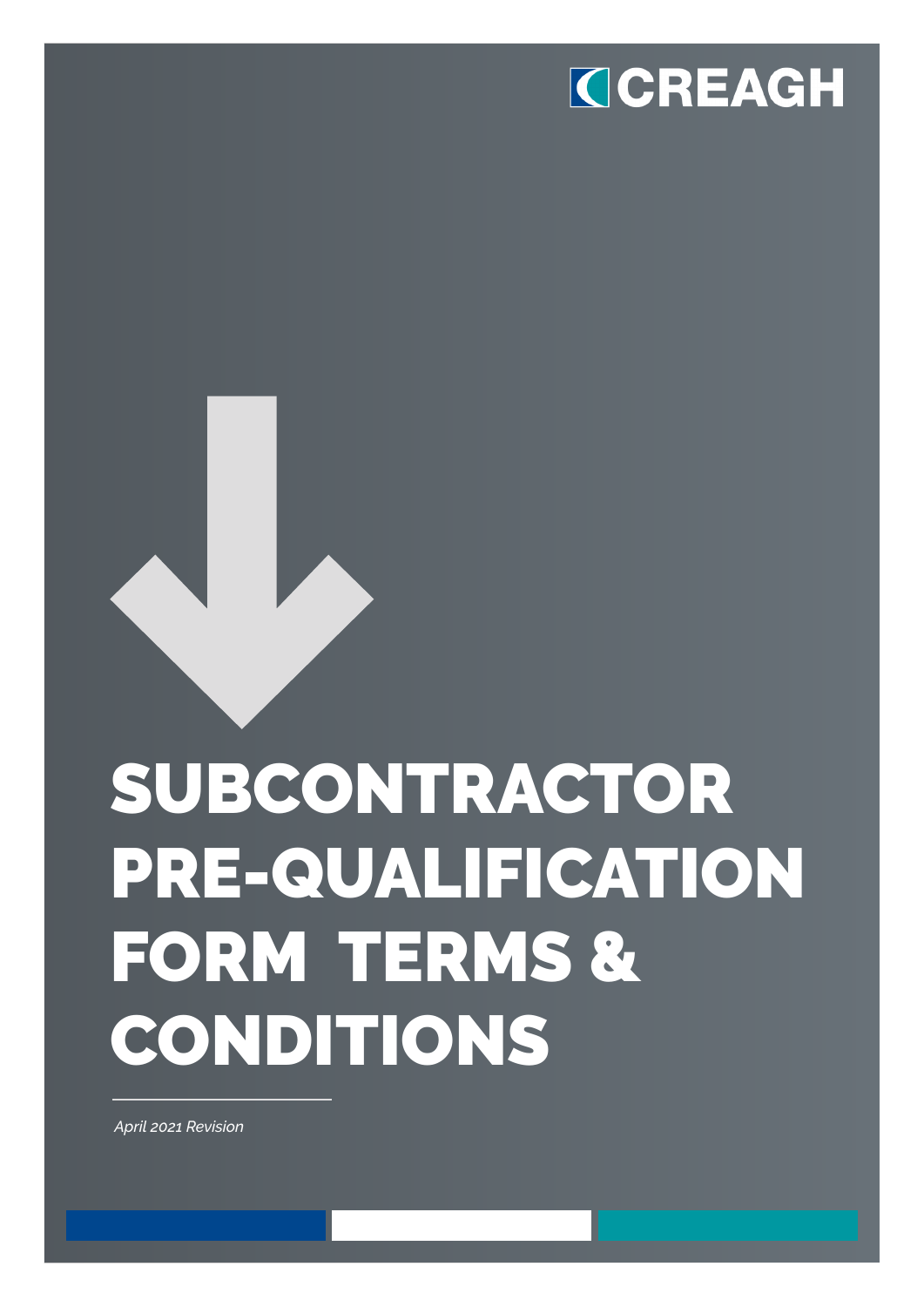

### Subcontractor Pre-qualification Form Terms & Conditions

#### **Prior to any work commencing and payment being made:**

- 1. You must read and agree with the Terms and Conditions as set out below.
- 2. Complete all sections of the form and forward to the address below together with supporting documentation.

#### **Purchase Order and Numbers**

- Creagh Concrete Products Limited ('the Company') will provide you with a written purchase order number. Sub-Contractors must provide the Company with the appropriate purchase order number on all invoices, failure to do so may delay payment.
- Invoices exceeding the purchase order value will not be accepted unless a written variation has been provided and approved prior to commencement of work.
- To back up your invoice, you may be asked to provide timesheets if work is being paid on a day rates basis (or hourly) and furthermore your employees may be asked to adhere to and register with the Company's digital time and attendance system.

#### **ALL INVOICES/APPLICATIONS ARE TO BE SUBMITTED TO THE PROJECT QUANTITY >> SURVEYOR AND:**

Annemarie McNally Subcontract Accounts Clerk Creagh Concrete Products Limited 38 Blackpark Road, Toomebridge Co. Antrim BT41 3SL Email: amcnally@creaghconcrete.com and accounts@creaghconcrete.com

#### **Invoices and Payments Process**

- All invoices will be date stamped upon receipt.
- All invoices are subject to the Company's standard approval process before payment can be processed. This involves approval by the Quantity Surveyor and the relevant Director before payment will be made.
- All invoices to be with the Subcontract Accounts Clerk for the 5th of the month following the supply of goods or services.
- No exceptions for early payment will be granted.

#### **Performance Review**

- The performance of Sub-contractors will be measured and reviewed on a regular basis. The Company will measure quality, reliability, job duration, documentation (time sheets when required), communication, number of customer complaints, health and safety standards and price.
- 5% retention will be held on contracts where the Sub-Contractor's involvement exceeds £20,000.

Creagh Concrete Products Ltd

Tel: +44 (0)28 796 50500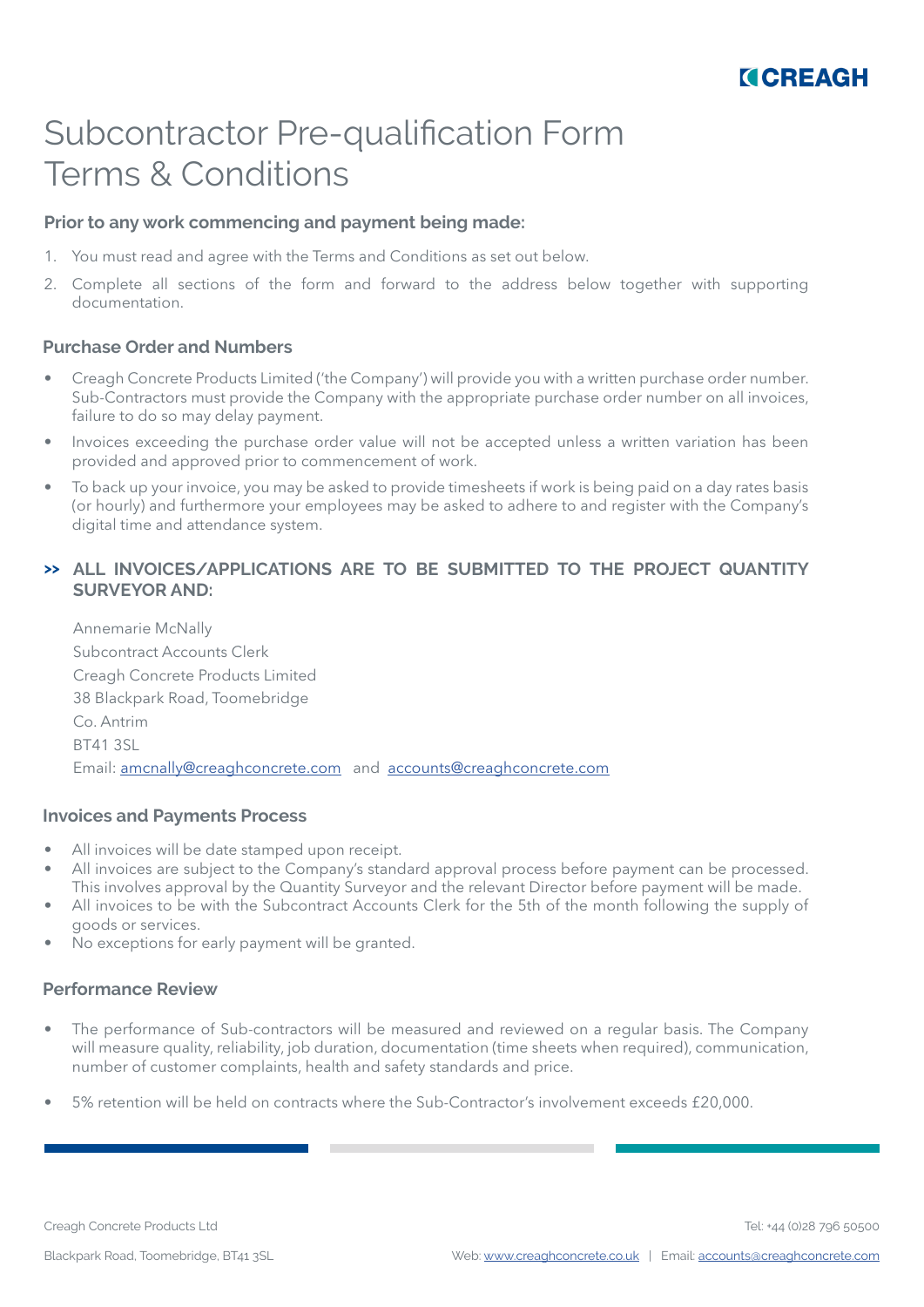#### **Defects and Variations**



- The Company will advise Sub-Contractors of defective work or disputed invoice(s) within a reasonable time frame.
- Defects must be rectified by the Sub-Contractor within 7 days of being notified by the Company. If the work has not been completed within that timeframe, the Company may do anything necessary to make good any defects without further notice. All costs will be deducted from any monies due or to become due to the Sub-Contractor or shall be recoverable from the Sub-Contractor as a debt.
- Goods and services provided which are not on the scope of supply provided on the purchase order will not be covered by the Company.
- Variations must be submitted in writing to the project Quantity Surveyor within the Company prior to commencement of work and are subject to approval.
- All works undertaken by the Sub-Contractor are subject to the Company's Supplier Terms and Conditions which are available on our website: https://www.creaghconcrete.co.uk/media/1495/supplier-terms-andconditions.pdf

#### **PART 1:**

#### **The Company will advise Sub-Contractors of defective work or disputed invoice(s) within a reasonable time frame.**

| <b>Sub-Contractor Name</b>                                          |  |
|---------------------------------------------------------------------|--|
| <b>Address</b>                                                      |  |
| Telephone Number                                                    |  |
| <b>Contact Name</b>                                                 |  |
| <b>E-mail for Remittances</b>                                       |  |
| <b>Bank Name:</b>                                                   |  |
| Branch:                                                             |  |
| Sort Code:                                                          |  |
| <b>Account No:</b>                                                  |  |
| Confirm that you have enclosed copy blank cheque/<br>lodgement slip |  |
| <b>VAT Number</b>                                                   |  |
| <b>VAT Certificate</b>                                              |  |
| <b>UTR Number</b>                                                   |  |
| Company Registration No.                                            |  |

Creagh Concrete Products Ltd

Tel: +44 (0)28 796 50500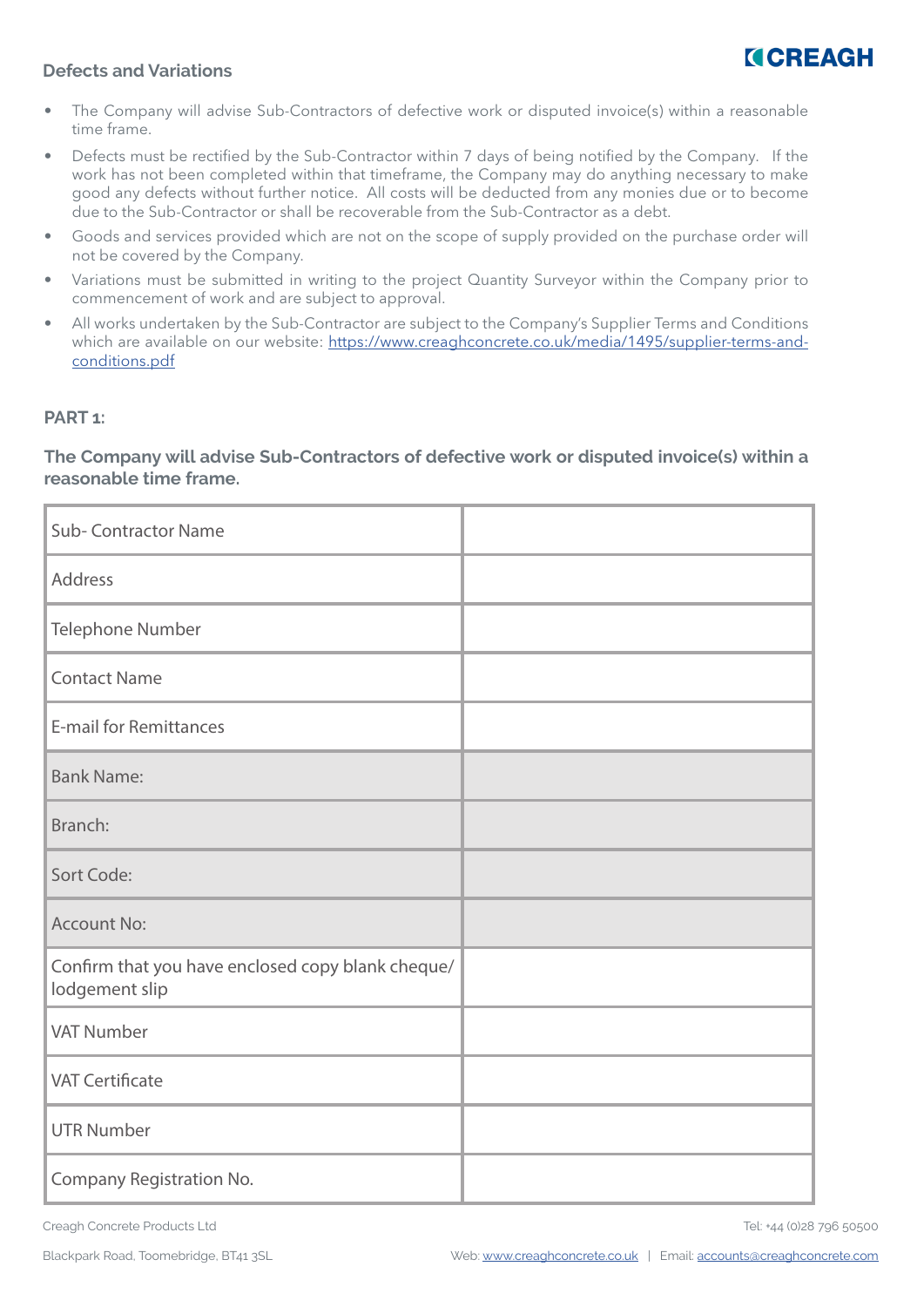| Or National Insurance No.                                                                                                                                                                                                                                                                                                            |  |
|--------------------------------------------------------------------------------------------------------------------------------------------------------------------------------------------------------------------------------------------------------------------------------------------------------------------------------------|--|
| Letter from your independent accountants to<br>confirm that your tax affairs are in order with HMRC                                                                                                                                                                                                                                  |  |
| (If a Limited Company) Copy Certificate of<br>Incorporation                                                                                                                                                                                                                                                                          |  |
| Letter of Introduction signed by a Director with his/<br>her Director status shown on the letter.                                                                                                                                                                                                                                    |  |
| Insurance certificates:                                                                                                                                                                                                                                                                                                              |  |
| Public Liability: 10m                                                                                                                                                                                                                                                                                                                |  |
| <b>Employers Liability: 10m</b>                                                                                                                                                                                                                                                                                                      |  |
| Professional Indemnity: 10m. Together with<br>completed questionnaire (pages 11-15)                                                                                                                                                                                                                                                  |  |
| Do you intend to sub- Contract out the work to a<br>third party? If the answer is YES: 1) Provide details<br>of that third party 2) Confirm that you have carried<br>out all financial and regulatory due diligence on<br>that third party. Note: our express authorisation is<br>required for this on a contract-by-contract basis. |  |
| Confirm that travel and subsistence arrangements<br>between your workers (including agency staff)<br>comply with HMRC requirements                                                                                                                                                                                                   |  |
| Confirm that you do not use off-shore<br>intermediaries                                                                                                                                                                                                                                                                              |  |
| Do you use agency staff                                                                                                                                                                                                                                                                                                              |  |
| Confirm that all workers are paid the national<br>minimum wage/national living wage                                                                                                                                                                                                                                                  |  |
| Do you hold all appropriate licenses for the carrying<br>out of the Sub-contract works?                                                                                                                                                                                                                                              |  |
| Do you hold a Gangmasters and Labour Abuse<br>Authority Licence?                                                                                                                                                                                                                                                                     |  |

- We / I acknowledge and agree with the Company Payment Terms & Conditions and understand that failure to submit all required information may lead to non-payment.
- We / I confirm acceptance of the Supplier Terms and Conditions.
- We / I confirm that the information supplied and noted above it correct and any changes to same will be immediately notified to the Company.
- We / I agree to adhere to all Creagh Concrete Products Limited Policies which are available on its website, including: -
	- Drugs and Alcohol Policy
	- Slavery and Human Trafficking Policy
	- GDPR Policy
	- **Bribery and Corruption Policy**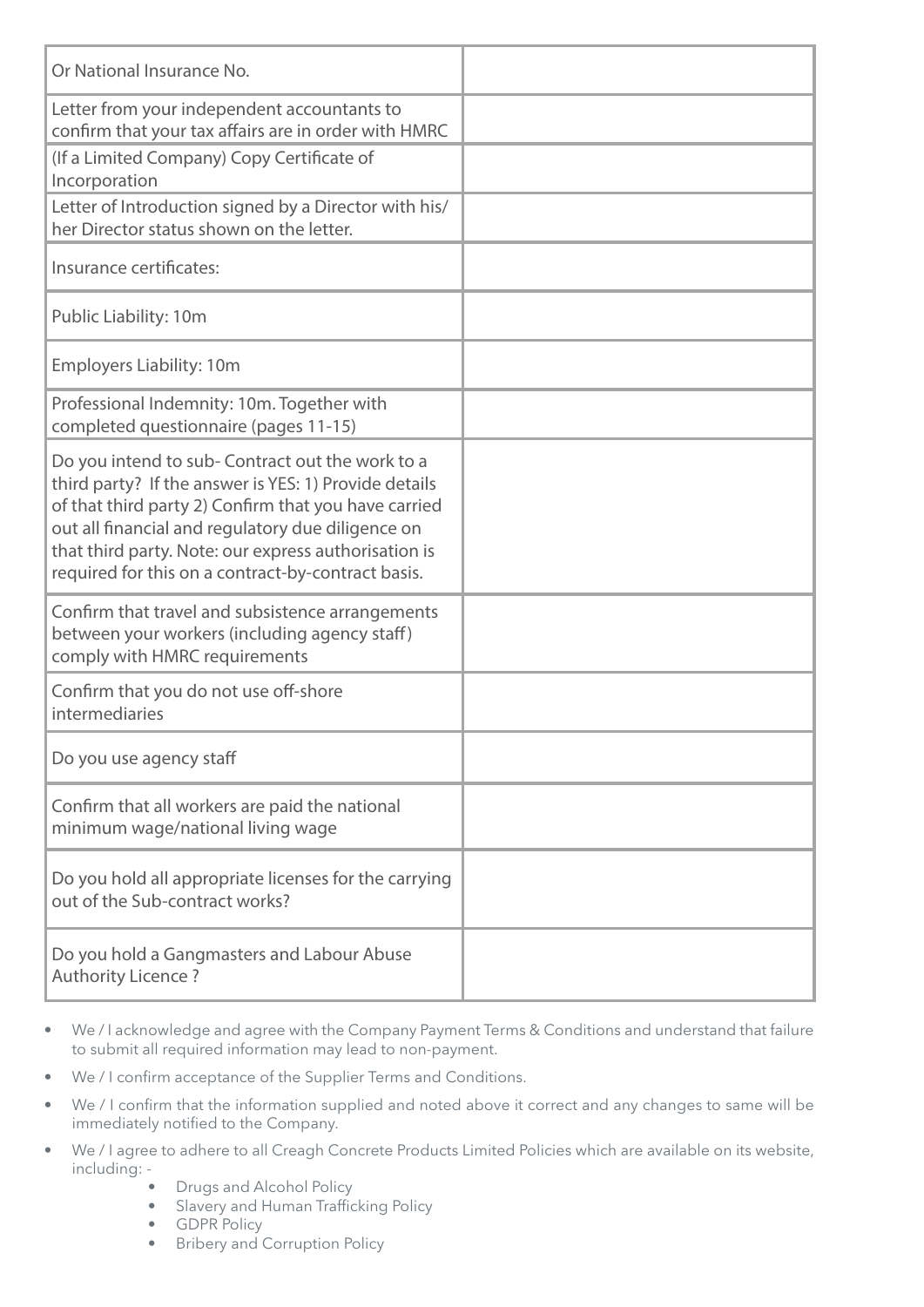| <b>Signature:</b>  |
|--------------------|
| <b>Print Name:</b> |
|                    |
| Date:              |
|                    |

# Part 2

#### **Entitlement to work in the UK Policy**

All employers in the UK have a responsibility to prevent illegal working. This is done by conducting simple right to work checks before employing someone, to make sure the individual is not disqualified from carrying out the work in question by reason of their immigration status. Creagh Concrete Products Limited ('the Company') fully supports the Government's approach to dealing with illegal workers.

In line with both Home Office Guidance and our Company policies we ensure that all directly employed personnel are legally entitled to work in the UK.

As a Sub-Contractor we require you to:-

- Verify that the personnel you are supplying to Creagh Concrete Products Limited are legally compliant to work in the UK and Ireland.
- Verify that the employees are not breaching an Visa restrictions
- Verify, check and copy original documents in line with Home Office guidance to satisfy yourself of same.
- Where applicable, carry out appropriate follow up checks (where an individual's right to work in the UK is time limited)
- Confirm that you will immediately notify us if you find out that one of your employees right to work in the UK has expired or it becomes apparent that forged documents were procured.
- Immediately and without delay, produce documentary evidence to us upon request that such steps are being followed.

(Typically the original documents which are produced are a passport showing that the holder is a British citizen of the UK and colonies having a right of abode in the UK OR a passport or national identity card showing that the holder is a national of the European Economic Area or Switzerland. Refer to Home Office Guidance if not available)

We confirm that we are undertaking the steps outlined above in relation to verifying our employees right to work in the UK.

| <b>Print Name:</b> |  |  |  |
|--------------------|--|--|--|
| Signature:         |  |  |  |
|                    |  |  |  |

Creagh Concrete Products Ltd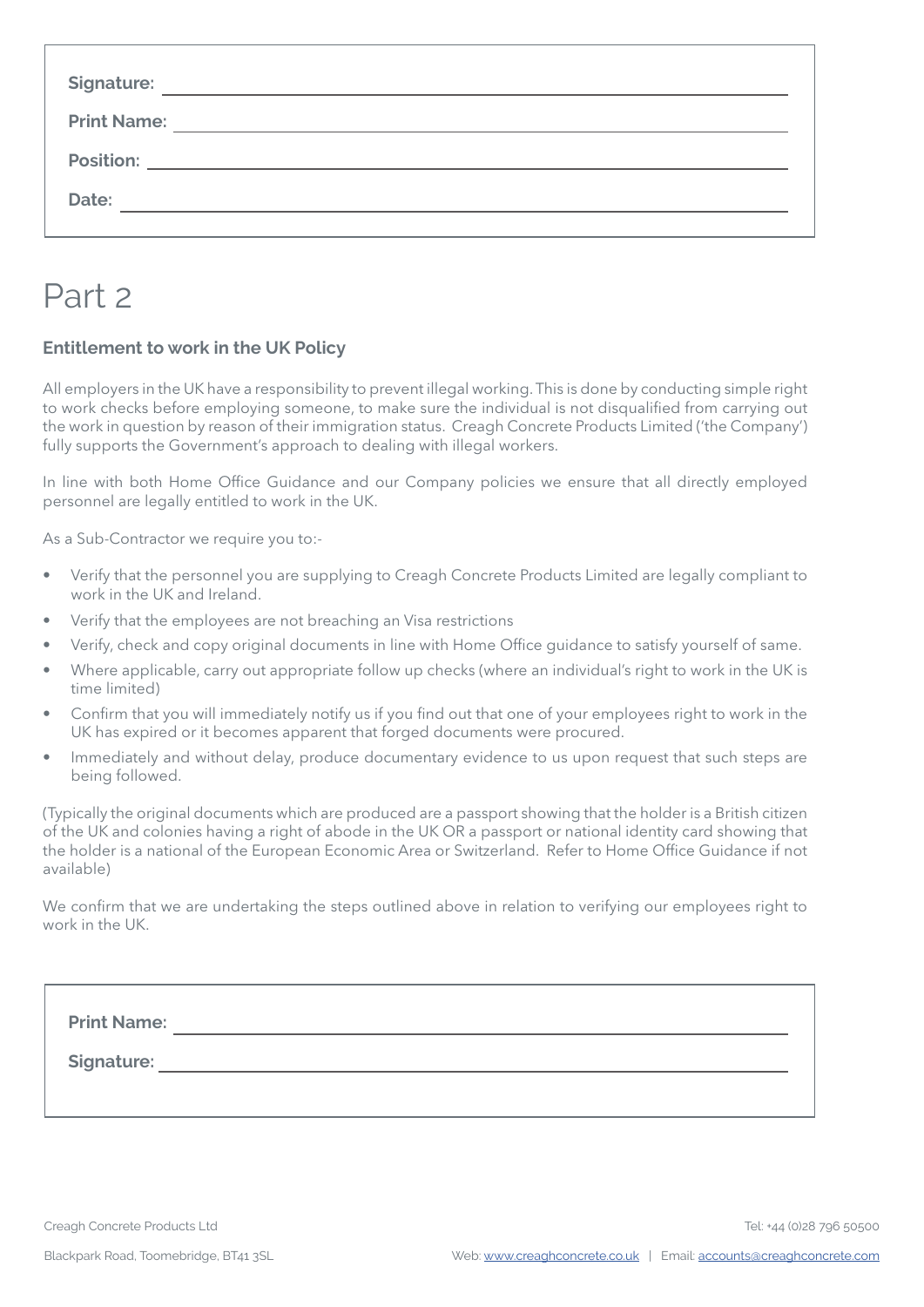# CREAGH CONCRETE PRODUCTS LIMITED PRE-QUALIFICATION QUESTIONNAIRE

To be listed on our approved supplier/sub-contractor register, you must submit information on your arrangements for managing Health, Safety, Environmental, Quality and Responsible sourcing to the HSEQ department along with supporting documentation prior to commencing or completing a required project.

**Please note that if you have already started work with us, we are unable to process payment until we have received your completed questionnaire and other required documentation.** 

| <b>COMPANY NAME</b>       |  |
|---------------------------|--|
| <b>ADDRESS</b>            |  |
| <b>TELEPHONE NO</b>       |  |
| <b>EMAIL ADDRESS</b>      |  |
| <b>CONTACT PERSON</b>     |  |
| NATURE OF WORK UNDERTAKEN |  |

Creagh Concrete Products Ltd

Tel: +44 (0)28 796 50500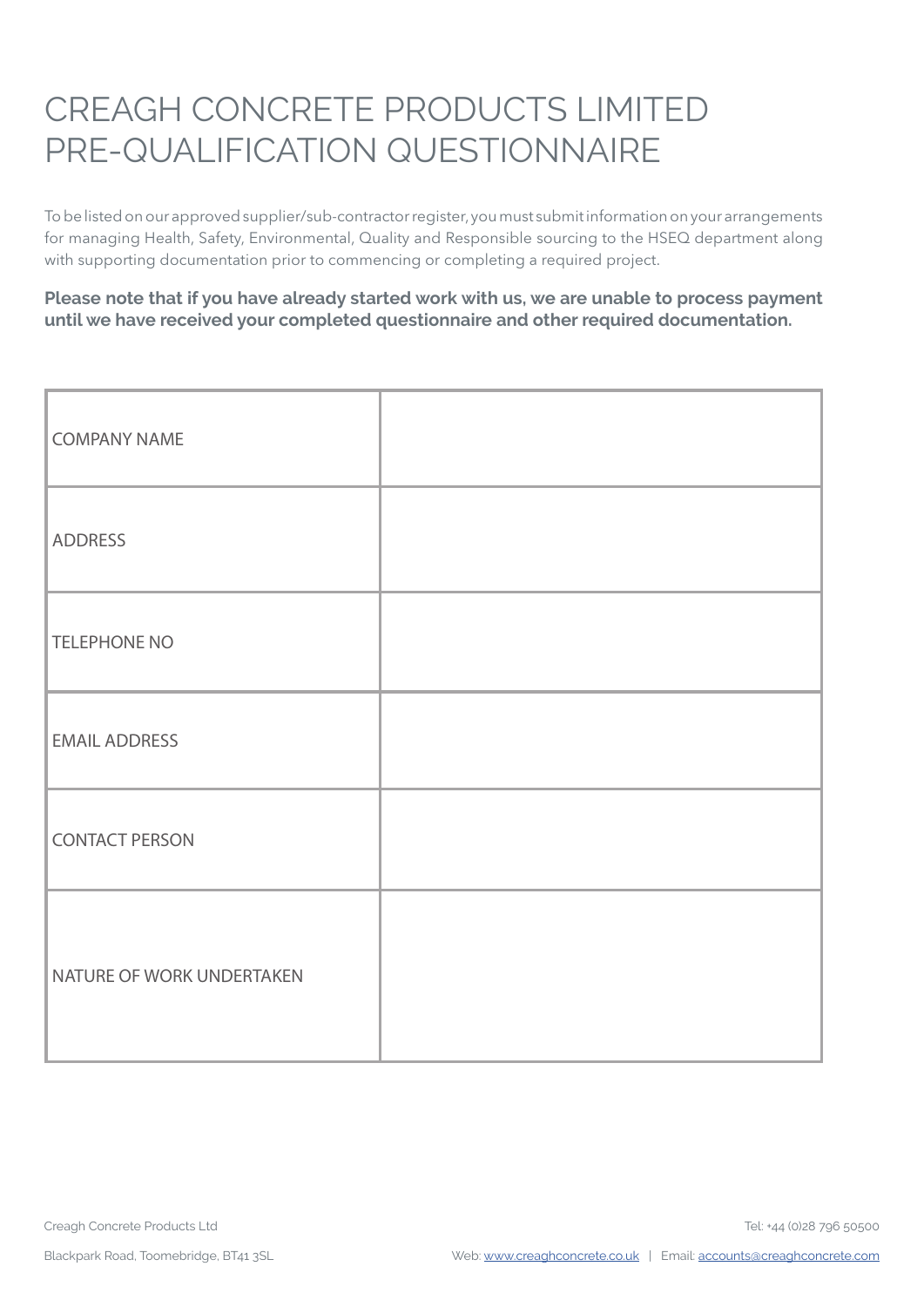| HEALTH & SAFETY - supporting documentation is required were applicable                                                                                                                                                                         |                                                                                                                                                           |  |
|------------------------------------------------------------------------------------------------------------------------------------------------------------------------------------------------------------------------------------------------|-----------------------------------------------------------------------------------------------------------------------------------------------------------|--|
| Who has the overall responsibility of Health and                                                                                                                                                                                               | Name:                                                                                                                                                     |  |
| Safety within your company                                                                                                                                                                                                                     | Position:                                                                                                                                                 |  |
| Who provides you with any Health & Safety                                                                                                                                                                                                      | Name:                                                                                                                                                     |  |
| advice required for your organisation?                                                                                                                                                                                                         | Position:                                                                                                                                                 |  |
| Does your company have more than 5no<br>employees?                                                                                                                                                                                             | YES / NO<br>If yes please enclose a copy of your Health & Safety statement<br>of intent<br>(If no please sign up to Creagh Concrete Statement at the end) |  |
| As a company do you carry out site specific Risk<br>assessments and Safe Systems of Work                                                                                                                                                       | YES / NO<br>Please enclose a sample                                                                                                                       |  |
| How do you communicate Health & Safety<br>matters to your employees?                                                                                                                                                                           |                                                                                                                                                           |  |
| Do you have a documented health & Safety<br>Management system?<br>e.g. OHSAS 18001 (or its equivalent ISO 45001)<br>Safe T Cert                                                                                                                | YES/NO<br>If yes please enclose a copy of your externally verified<br>certificate                                                                         |  |
| What safety training and skills training do you<br>provide for employees and management and<br>how do you ensure that this stays up to date<br>Please enclose training of all personnel what maybe<br>carrying out working for Creagh Concrete |                                                                                                                                                           |  |
| Do you plan on subcontracting out any of your<br>works to another subcontractor?                                                                                                                                                               | YES/NO<br>If yes, please provide details of the arrangements                                                                                              |  |
| Please provide details on how you monitor your<br>Health & Safety performance?                                                                                                                                                                 |                                                                                                                                                           |  |
| Has your company been served with any<br>prohibition/improvement notices from a law<br>enforcing authority in the last five years?                                                                                                             | YES/NO<br>If yes, please provide details                                                                                                                  |  |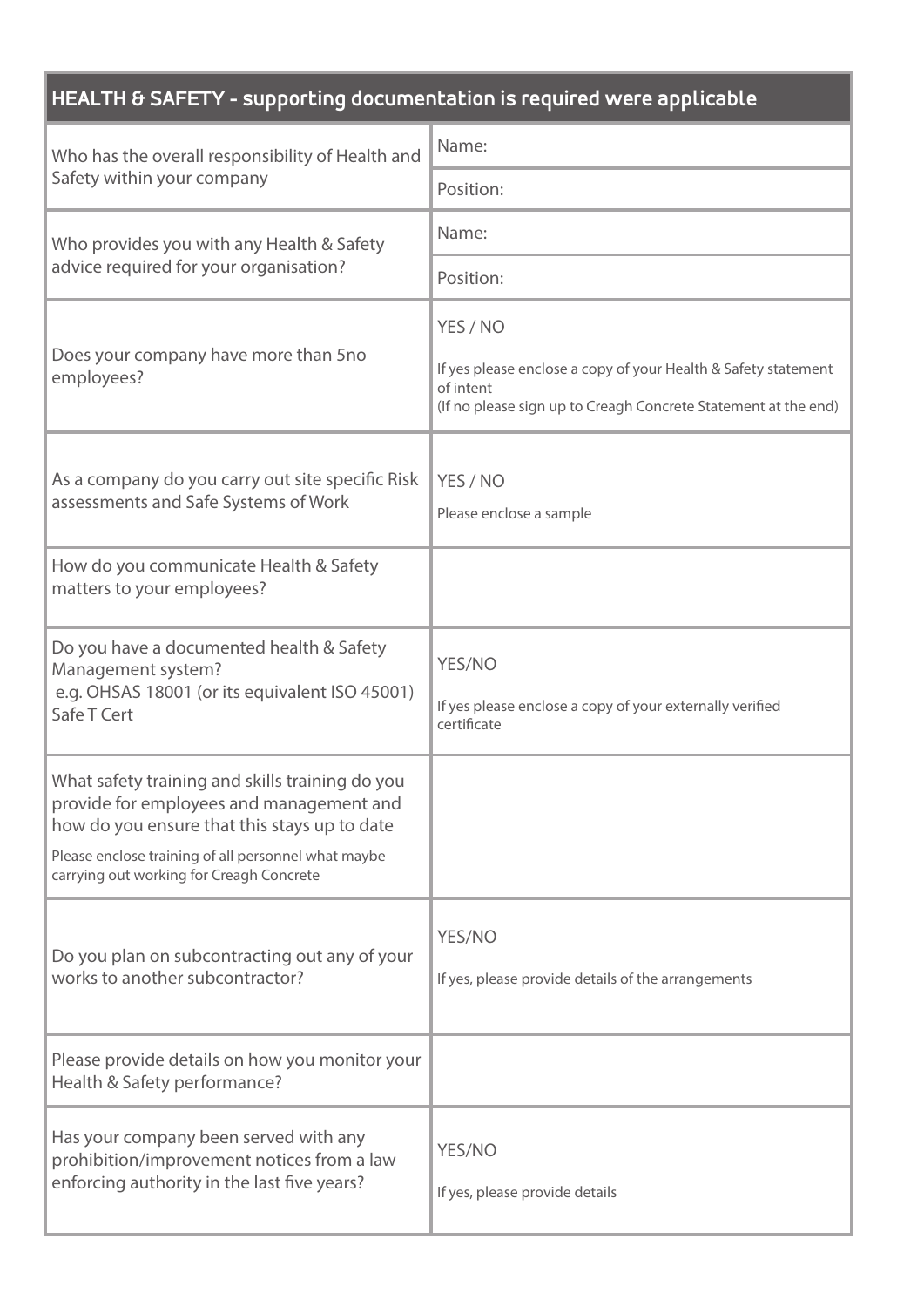| <b>Accident/ Incident Statistics</b> |  |  |  |  |
|--------------------------------------|--|--|--|--|
| Year                                 |  |  |  |  |
| 3 day RIDDOR                         |  |  |  |  |
| Major injuries                       |  |  |  |  |
| Dangerous occurrences                |  |  |  |  |
| <b>Fatalities</b>                    |  |  |  |  |

### **ENVIRONMENTAL - supporting documentation is required were applicable**

| Who has the overall responsibility of<br>Environmental matters within your company                       | Name:                                                                 |
|----------------------------------------------------------------------------------------------------------|-----------------------------------------------------------------------|
| Who provides you with Environmental advice<br>required for your organisation?                            | Name:                                                                 |
| Does your company have an Environmental<br>policy?                                                       | YES / NO<br>If yes please enclose a copy of your Environmental Policy |
| Is your company accredited to ISO 14001 or<br>equivalent?                                                | YES / NO<br>If yes please enclose your certificate                    |
| Has your company had any environmental<br>prosecutions or notices served within the last<br>five years?  | YES / NO<br>If yes please enclose details                             |
| Do you have Environmental risk assessments on<br>work carried out on site or any tasks you<br>undertake? | YES/NO<br>If yes please enclose a sample                              |
| Do you hold a waste carriers licence?                                                                    | YES/NO<br>If yes please enclose a copy of your licence                |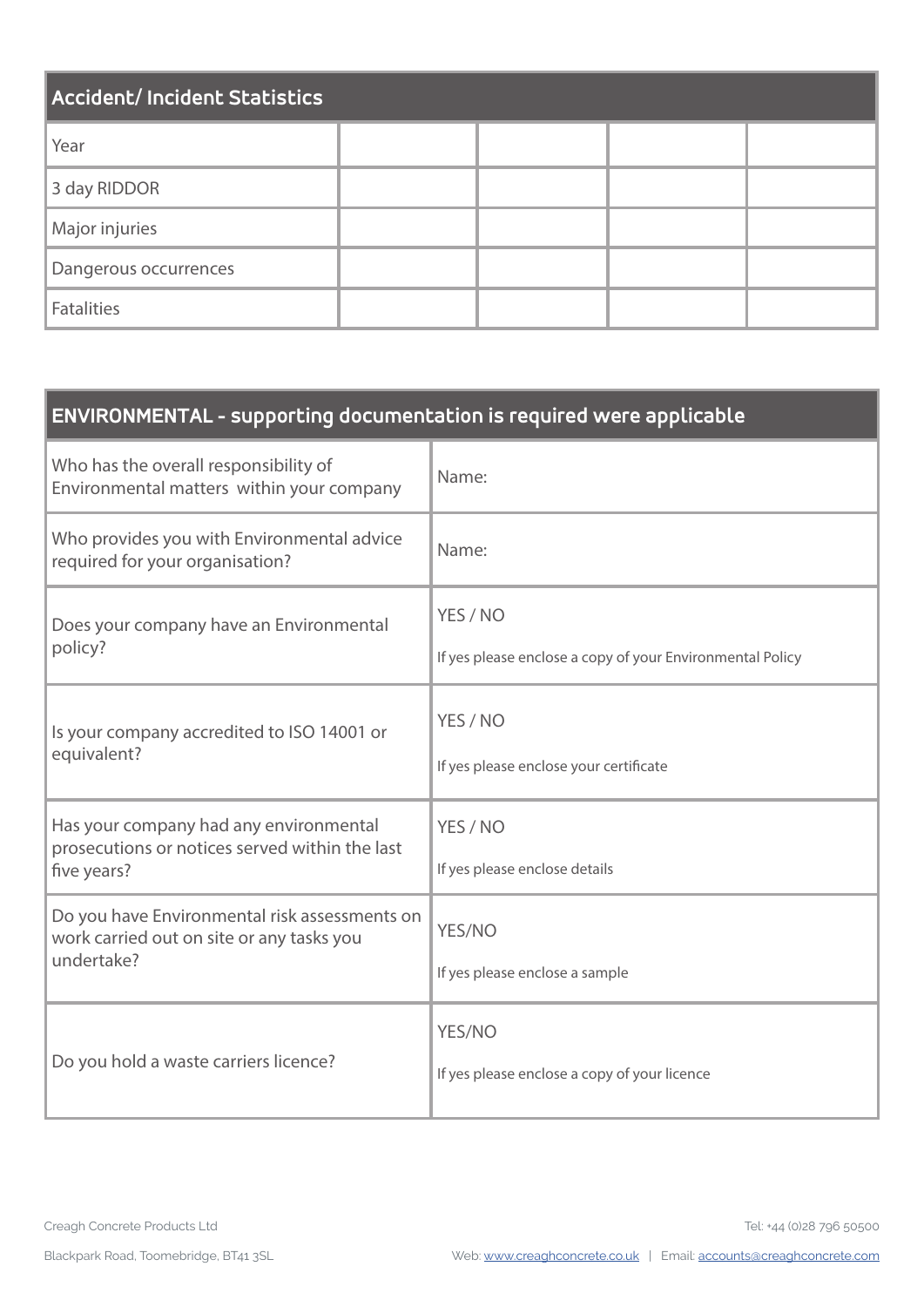### **QUALITY - supporting documentation is required were applicable**

| Who has the overall responsibility of quality<br>within your company              | Name:                                                              |
|-----------------------------------------------------------------------------------|--------------------------------------------------------------------|
| Does your company have a quality policy?                                          | YES / NO<br>If yes please enclose a copy of your quality statement |
| Is your company accredited to ISO 9001 or<br>equivalent?                          | YES / NO<br>If yes please enclose your certificate                 |
| As a company how do you control and amend<br>non-conforming products or services? | <b>DETAILS:</b>                                                    |

#### **RESPONSIBLE SOURCING -supporting documentation is required were applicable**

| Does your company hold a responsible sourcing | YES / NO                                                                                                                  |
|-----------------------------------------------|---------------------------------------------------------------------------------------------------------------------------|
| accreditation e.g. BES 6001 or equivalent     | If yes please attached copy of certificate, and if no please give<br>details on how you responsibly source your materials |

### **Employment - supporting documentation is required were applicable**  Does your company have an equal opportunities policy? YES / NO If yes please attached copy of policy, and if no please give details on how you ensure fair employment Does your company have an Ethical Code of Conduct or Policy? YES / NO If yes please attached copy of policy, and if no please give details on how you manage Corporate Social Responsibility Does your company have an anti-bribery and corruption policy? YES / NO If yes please attached copy of policy, and if no please give details on how you manage Bribery and Corruption Responsibility Does your company have a slavery and human trafficking policy? YES / NO If yes please attached copy of policy, and if no please give details on how you manage Slavery and Trafficking Responsibility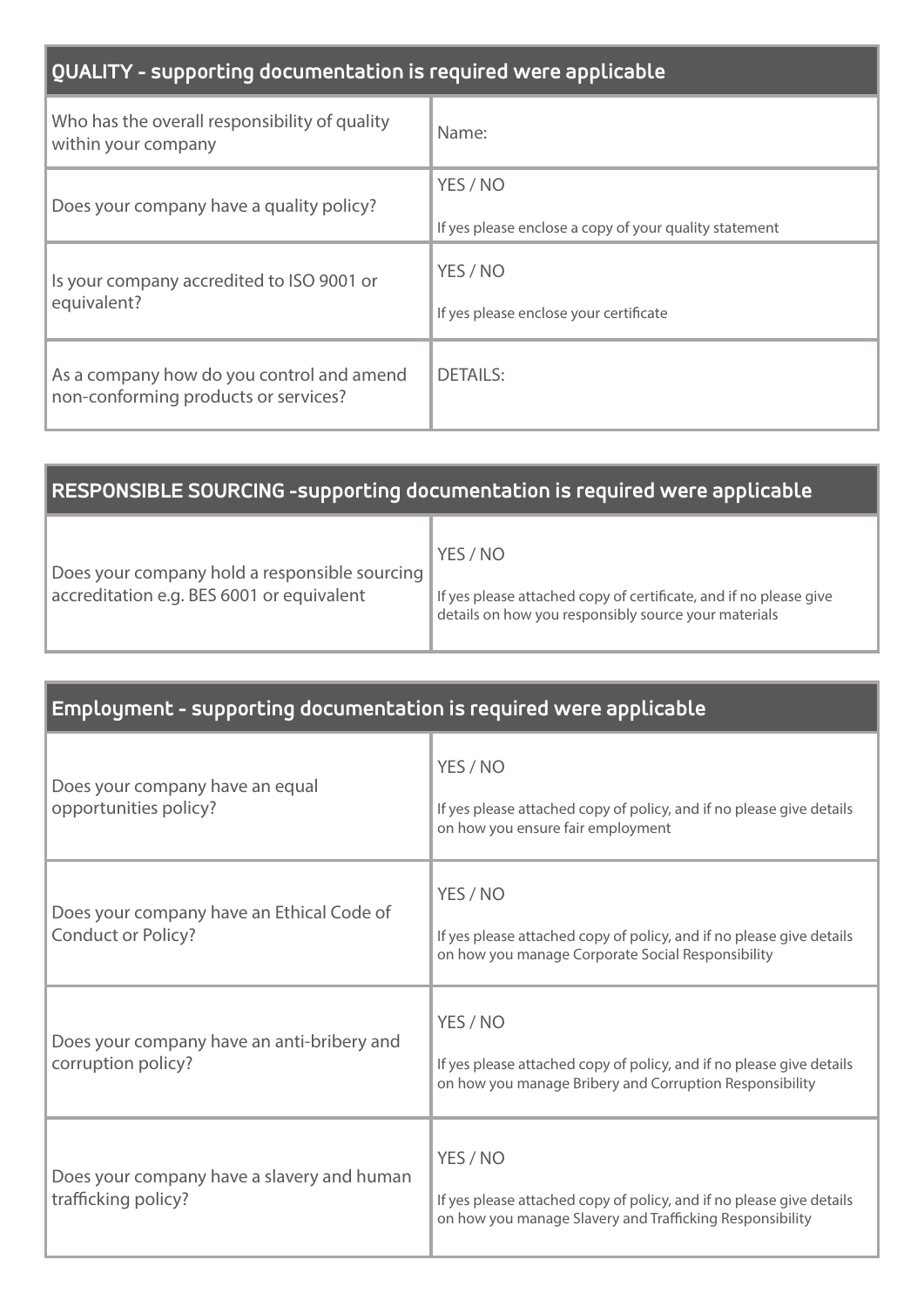# HEALTH & SAFETY STATEMENT:

If your company has 5 or fewer employees please read, sign and date Creagh Concrete Products Ltd Health and Safety Policy Statement.

# MY COMPANY'S COMMITMENT TO HEALTH & SAFETY

- a. To comply with regulations and legislation of Northern Ireland, UK and Southern Ireland as a minimum standard
- b. To ensure the prevention of injury and ill health of all employees and persons working for the company, in so far as is reasonably practicable.
- c. To ensure that people, not in our employment, who may be affected by our work activities, are not thereby exposed to risks to their safety and health.
- d. To consult with all our employees and sub-contractors on issues of safety, health and welfare at work, take account of their representations, as far as is reasonably practicable, and notify them of their specific duties under the appropriate legislation. All employees and sub-contractors are positively encouraged to challenge all unsafe conditions and if necessary stop activities and report the issue to their line Manager until a safe solution can be implemented.
- e. To make available information, instruction, training and supervision on safe working practices as detailed in the Safety Statement, to its entire workforce and to do everything reasonably practicable to ensure subcontractors are similarly informed and accept working under these safety procedures.
- f. To distribute this Safety Statement to all sites and ensure that the additional identified hazards are prepared for each site with the coversheet listing the responsible persons.
- g. To ensure that all necessary resources, structures and procedures are in place to allow effective alimentation and maintenance of the Safety Statement and to assess the effectiveness and implantation of this Safety Statement annually and make any changes deemed necessary.
- h. Operate a health and safety management system in accordance with the requirements of OHSAS 18001:2007, and to use this system to continually improve our health and safety performance
- i. To establish health & safety objectives which are set and reviewed on a regular basis at least once per annum.
- j. Our core health and safety objectives are the provision of a safe and healthy place of work and the prevention of accidents.

This Safety Statement shall be brought to the attention of, and made accessible to, all employees and subcontractors so that they will know and understand their responsibilities as detailed in it and the co-operation required from all to achieve a "SAFE PLACE OF WORK".

*Note: This policy is supported by a more detailed Creagh Concrete Products Limited Health and Safety Policy that details the Company's statement of intent, organisation and arrangements for managing health and safety and which is available upon request.*

| <b>Signature:</b>  |  |
|--------------------|--|
| <b>Print Name:</b> |  |
| <b>Position:</b>   |  |
| Date:              |  |
|                    |  |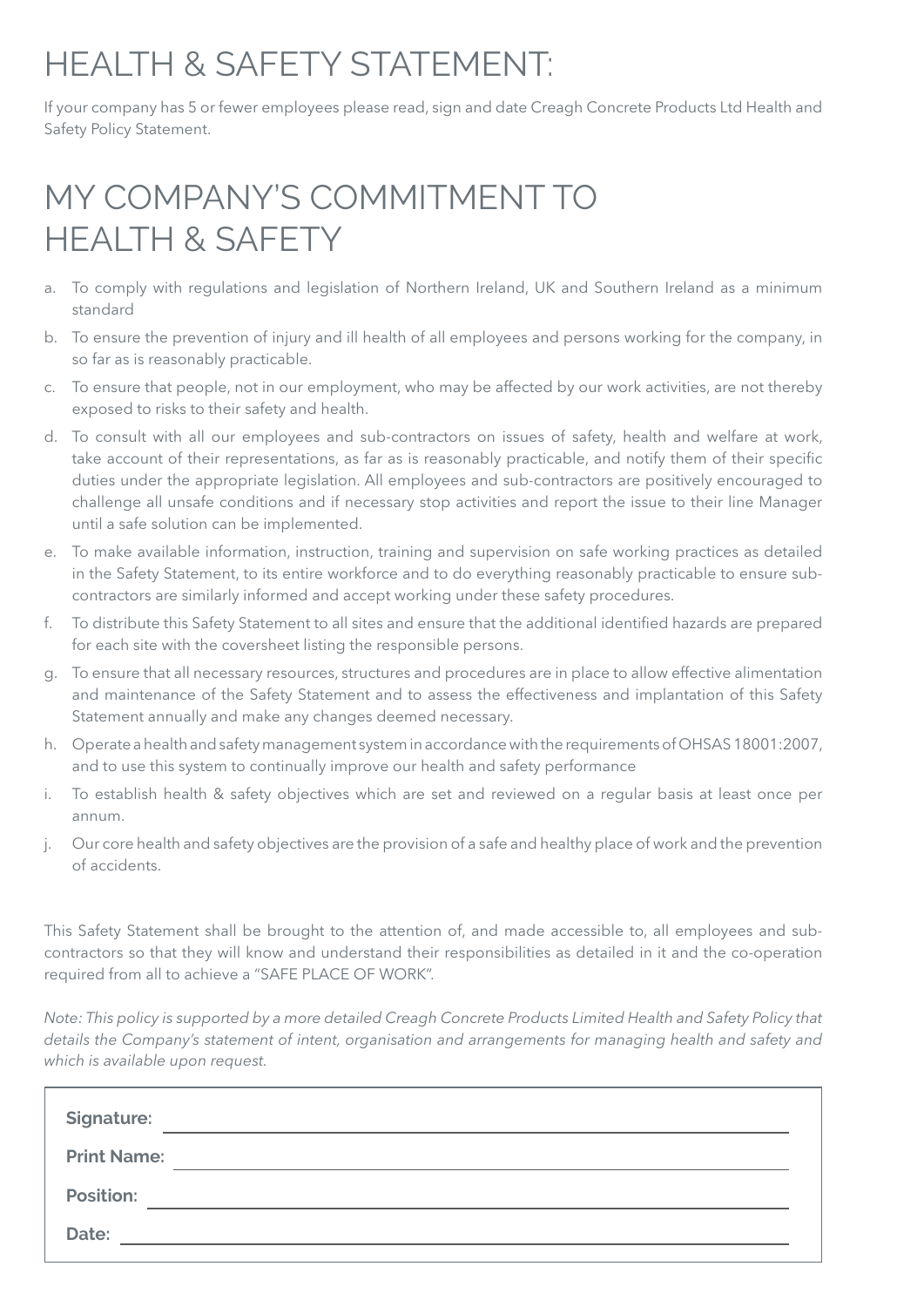# Part 4

#### **Sub-Contract Insurance Questionnaire**

**Please arrange for your Insurers or Insurance Brokers to complete and return the undernoted questionnaire. This questionnaire must be completed in full. Insurance policy is not accepted as an alternative. You are not permitted to complete this questionnaire yourself.**

| <b>Name of Contractor:</b> |  |
|----------------------------|--|
| <b>Address:</b>            |  |
|                            |  |

**Business Description: This must clearly outline and cover the description of works you are responsible for and are carrying out on behalf of Creagh Concrete Products Ltd.** 

### **EMPLOYERS' LIABILITY INSURANCE**

| Insurer                   |  |
|---------------------------|--|
| <b>Policy Number</b>      |  |
| Date of Expiry            |  |
| Limit of Indemnity        |  |
| <b>Territorial Limits</b> |  |

#### **Does the Policy provide:**

| Indemnity to Principal                                                                                               | YES / NO |
|----------------------------------------------------------------------------------------------------------------------|----------|
| <b>Contractual Liability</b>                                                                                         | YES / NO |
| Cover in respect of liability to Plant Operators<br>assumed under Plant<br>Hire Agreements                           | YES / NO |
| Cover in respect of liability to Labour Only<br>Sub-Contractors, self-employed persons and<br>persons loaned / hired | YES / NO |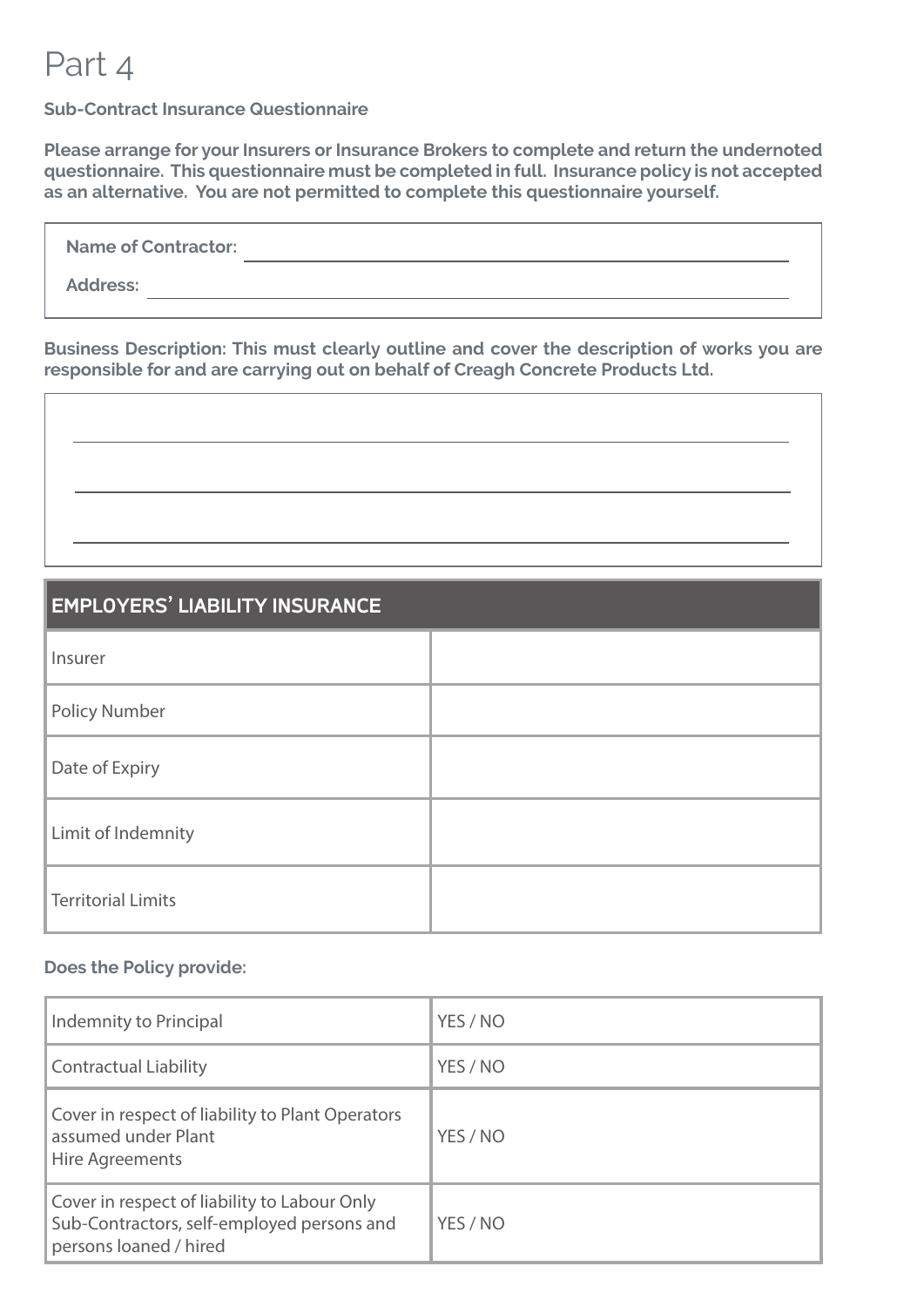# PUBLIC LIABILITY

| Insurer                   |  |
|---------------------------|--|
| <b>Policy Number</b>      |  |
| Date of Expiry            |  |
| Limit of Indemnity        |  |
| <b>Policy Excess</b>      |  |
| <b>Territorial Limits</b> |  |

### **Does the policy provide:-**

| Indemnity to Principal                                                                                          | YES / NO |
|-----------------------------------------------------------------------------------------------------------------|----------|
| <b>Contractual Liability</b>                                                                                    | YES / NO |
| Third Party Working Risk arising out of the use<br>of mechanically Propelled plant - owned or<br>hired (ex RTA) | YES / NO |
| <b>Products Liability</b>                                                                                       | YES / NO |
| Contingent Liability for acts of Bona Fide<br>Sub-Contractors                                                   | YES / NO |
| Liability in respect of advice/design/specifica-<br>tion not given for a fee                                    | YES / NO |
| Liability in respect of the use of heat                                                                         | YES / NO |
| Height Limit (Please give details)                                                                              | YES / NO |
| Depth Limit (please give details)                                                                               | YES / NO |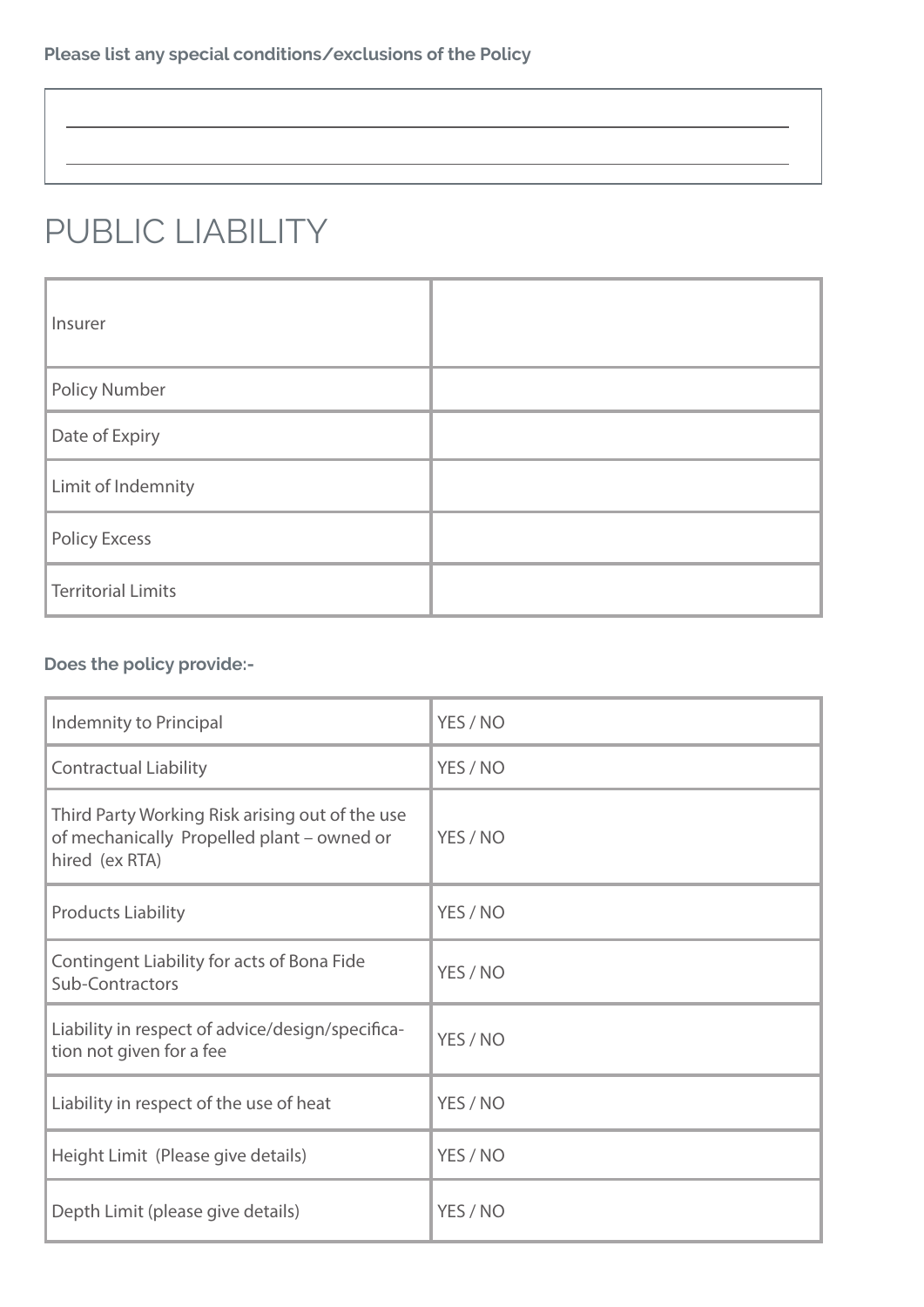# EXCESS PUBLIC/PRODUCTS LIABILITY

| Insurer(s)              |  |
|-------------------------|--|
| <b>Policy Number(s)</b> |  |
| Renewal Date(s)         |  |
| Indemnity Limit(s)      |  |

#### **Please list any special conditions/exclusions of the Policy**

# PROFESSIONAL INDEMNITY INSURANCE

| Insurer(s)                     |  |
|--------------------------------|--|
| Policy Number(s)               |  |
| Renewal Date(s)                |  |
| <b>Business description(s)</b> |  |
| Indemnity Limit(s)             |  |

#### **Please list any special conditions/exclusions of the Policy**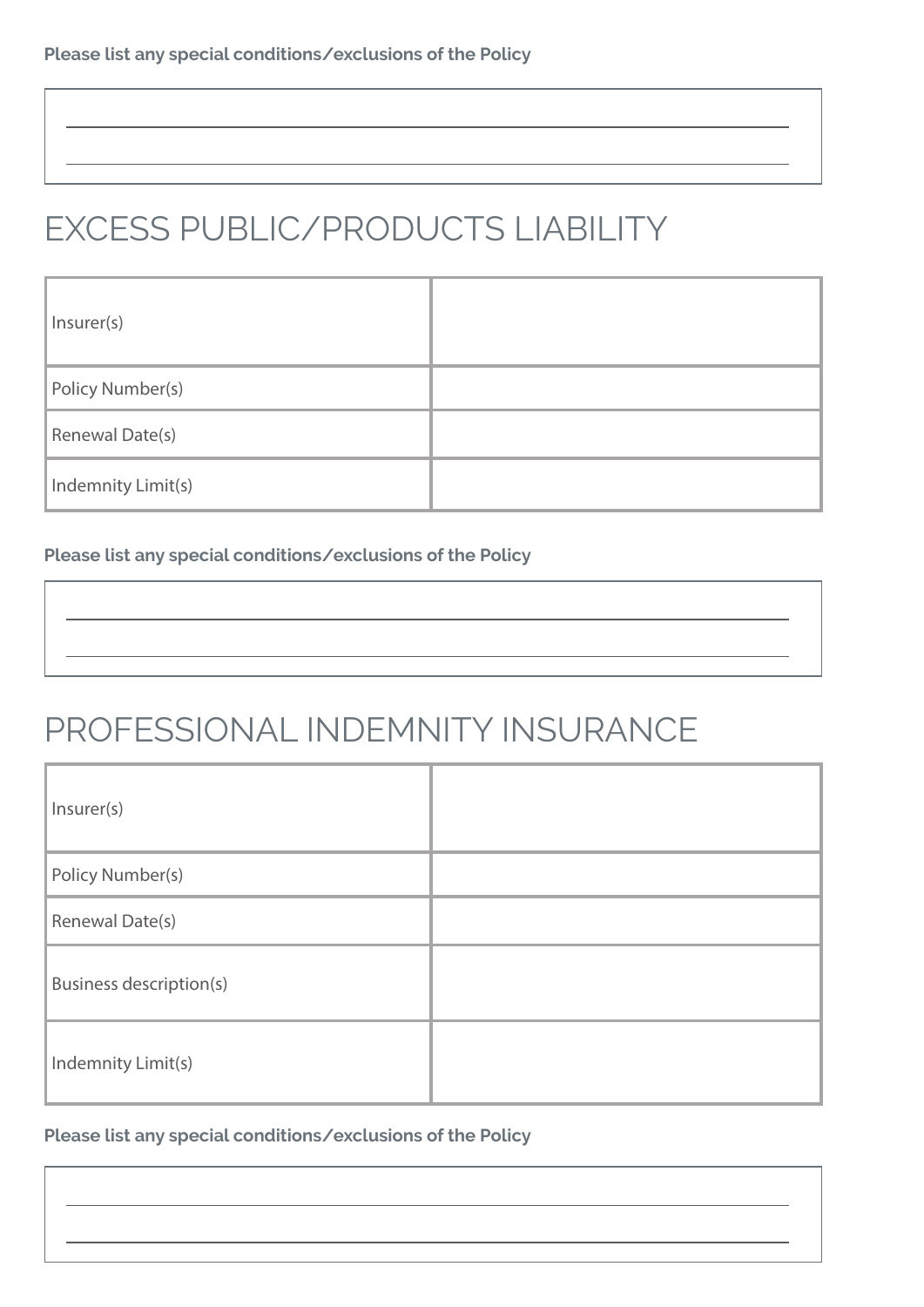# CONTRACT WORKS

| Insurer            |  |
|--------------------|--|
| Policy Number      |  |
| Date of Expiry     |  |
| Territorial Limits |  |

#### **Sums Insured**

| <b>Contract Works / Temporary Works / Materials</b>                                                     | £ |
|---------------------------------------------------------------------------------------------------------|---|
| Inflation / Additional Costs                                                                            | £ |
| Constructional Plant, Tools, Equipment &<br>Temporary Buildings used in connection with<br>the contract | £ |
| Limit any One Item of Hired in Plant                                                                    | £ |

#### **Excess**

### **Does the Policy provide for:**

| Employer's Interest                              | YES / NO |
|--------------------------------------------------|----------|
| Off-site storage of materials                    | YES / NO |
| Transit risk (ex sea / air)                      | YES / NO |
| 12 months Maintenance / Defects Liability Period | YES / NO |
| Consequences of defective workmanship/materials  | YES / NO |

### **Please list any special conditions / exclusions of the Policy**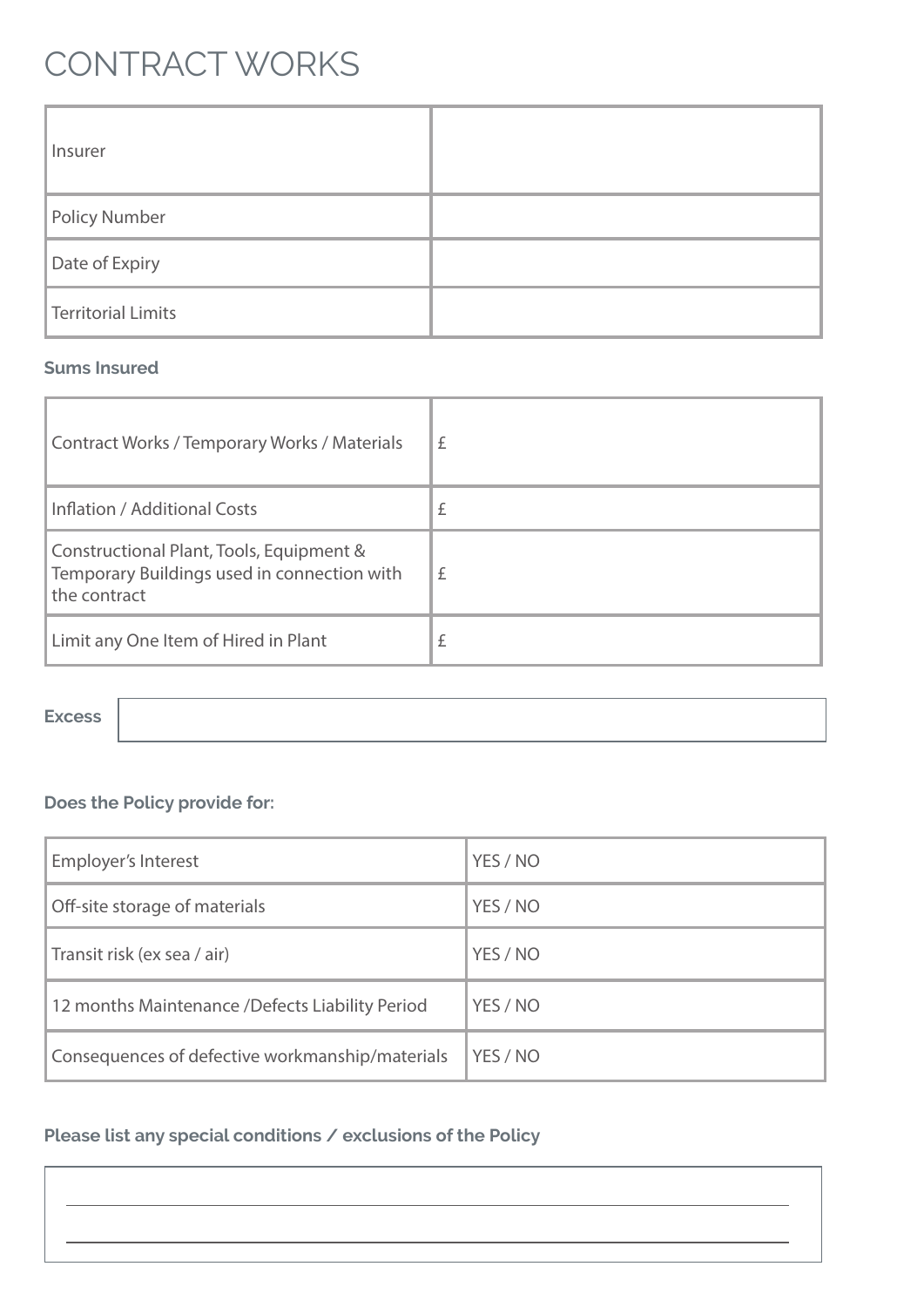| <b>Signature:</b>                                                                                                              |
|--------------------------------------------------------------------------------------------------------------------------------|
| For (Insurer/Broker):                                                                                                          |
| <b>Address:</b>                                                                                                                |
|                                                                                                                                |
| Date:<br><u> 1989 - Andrea State Barbara, amerikan personal di sebagai personal di sebagai personal di sebagai personal di</u> |
| <b>Company Stamp Required:</b>                                                                                                 |
|                                                                                                                                |
|                                                                                                                                |
|                                                                                                                                |
|                                                                                                                                |
|                                                                                                                                |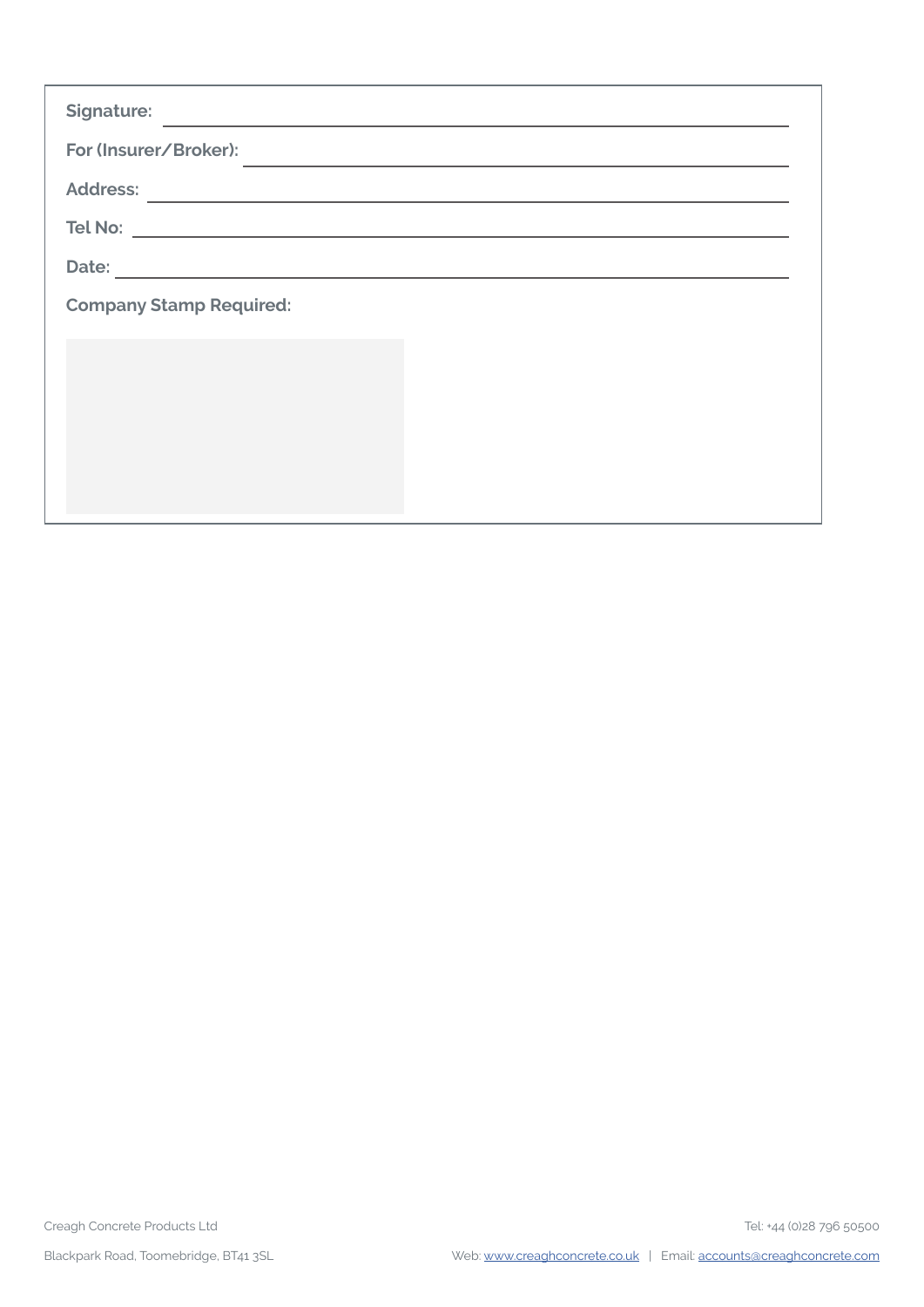### **CHECK LIST - Please ensure that all the following documentation is included in your submission of information**

| <b>DOCUMENTATION</b>                                                                                                                                                    | <b>ENCLOSED</b><br>$\overline{Y/N}$ | N/A |
|-------------------------------------------------------------------------------------------------------------------------------------------------------------------------|-------------------------------------|-----|
| Signed Sub-Contractor Payment Terms & Conditions                                                                                                                        |                                     |     |
| <b>VAT Certificate</b>                                                                                                                                                  |                                     |     |
| Certificate of Incorporation (if Limited Company)                                                                                                                       |                                     |     |
| Letter from independent Accountant regarding Tax affairs.                                                                                                               |                                     |     |
| Any licences which are required for the carrying out of the<br><b>Sub-Contract Works</b>                                                                                |                                     |     |
| Signed Entitlement to Work in the UK policy                                                                                                                             |                                     |     |
| Health & Safety policy Statement (if fewer than 5 employees<br>ensure that you sign and return Creagh Concrete Products<br>Limited Statement enclosed within this form) |                                     |     |
| Samples of H&S and Environmental risk assessments &<br><b>Method Statements</b>                                                                                         |                                     |     |
| OHSAS 18001 or equivalent                                                                                                                                               |                                     |     |
| H&S training records of employees                                                                                                                                       |                                     |     |
| H&S Prohibition/Improvement notice details                                                                                                                              |                                     |     |
| <b>Environmental Policy Statement</b>                                                                                                                                   |                                     |     |
| ISO 14001 or equivalent                                                                                                                                                 |                                     |     |
| Environmental Prohibition/Improvement notice details                                                                                                                    |                                     |     |
| Sample environmental Risk Assessment                                                                                                                                    |                                     |     |
| <b>Waste Carriers licence</b>                                                                                                                                           |                                     |     |
| <b>Quality Policy Statement</b>                                                                                                                                         |                                     |     |
| ISO 9001 or equivalent                                                                                                                                                  |                                     |     |
| BES 6001 or equivalent (responsible sourcing)                                                                                                                           |                                     |     |
| <b>Equal Opportunities Policy</b>                                                                                                                                       |                                     |     |
| <b>Ethical Code of Conduct</b>                                                                                                                                          |                                     |     |
| Signed Anti-Bribery and Corruption Policy                                                                                                                               |                                     |     |
| Signed Slavery and Trafficking Policy                                                                                                                                   |                                     |     |
| Insurance certificates and completed questionnaire                                                                                                                      |                                     |     |